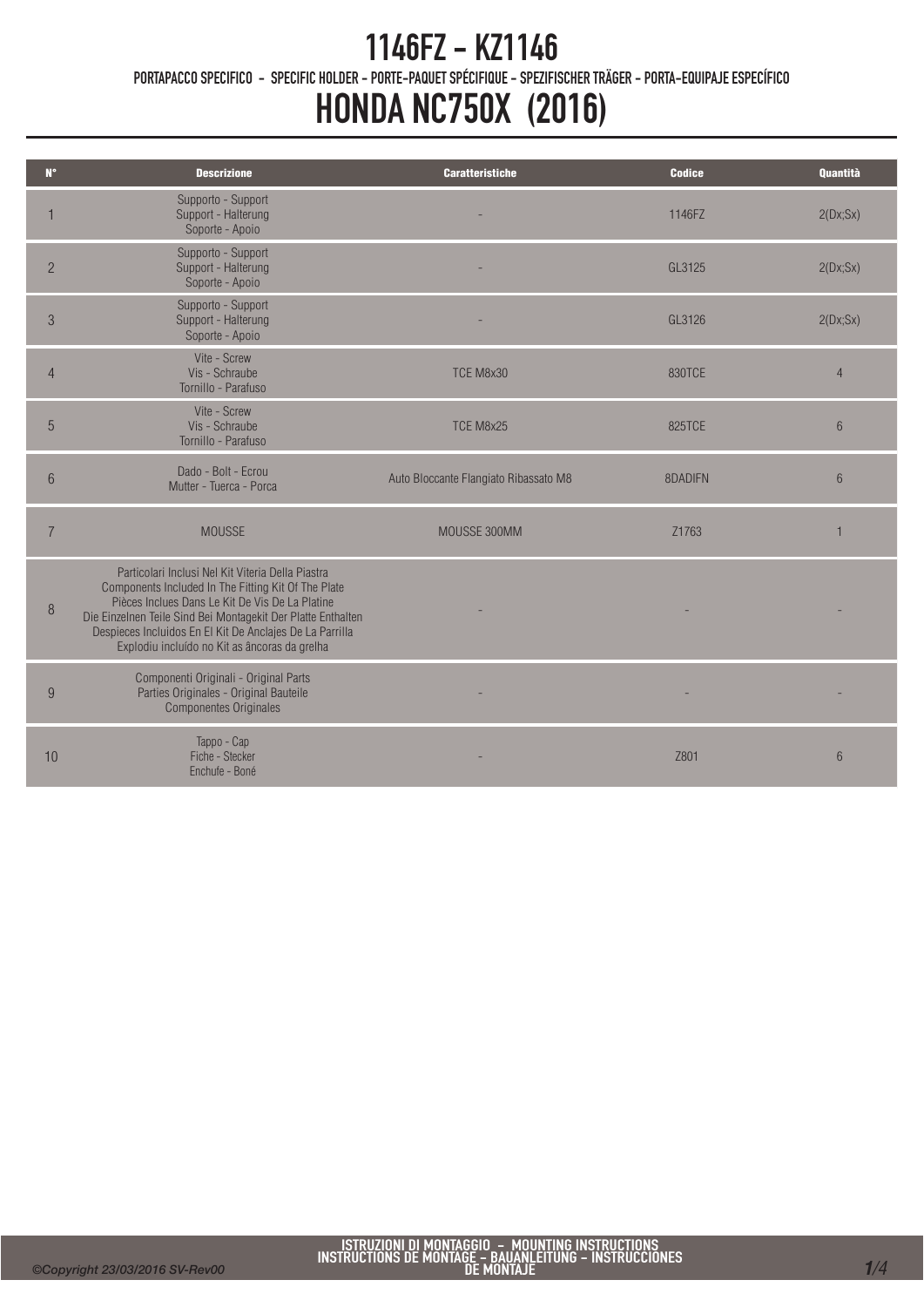1146FZ - KZ1146 PORTAPACCO SPECIFICO - SPECIFIC HOLDER - PORTE-PAQUET SPÉCIFIQUE - SPEZIFISCHER TRÄGER - PORTA-EQUIPAJE ESPECÍFICO

### HONDA NC750X (2016)



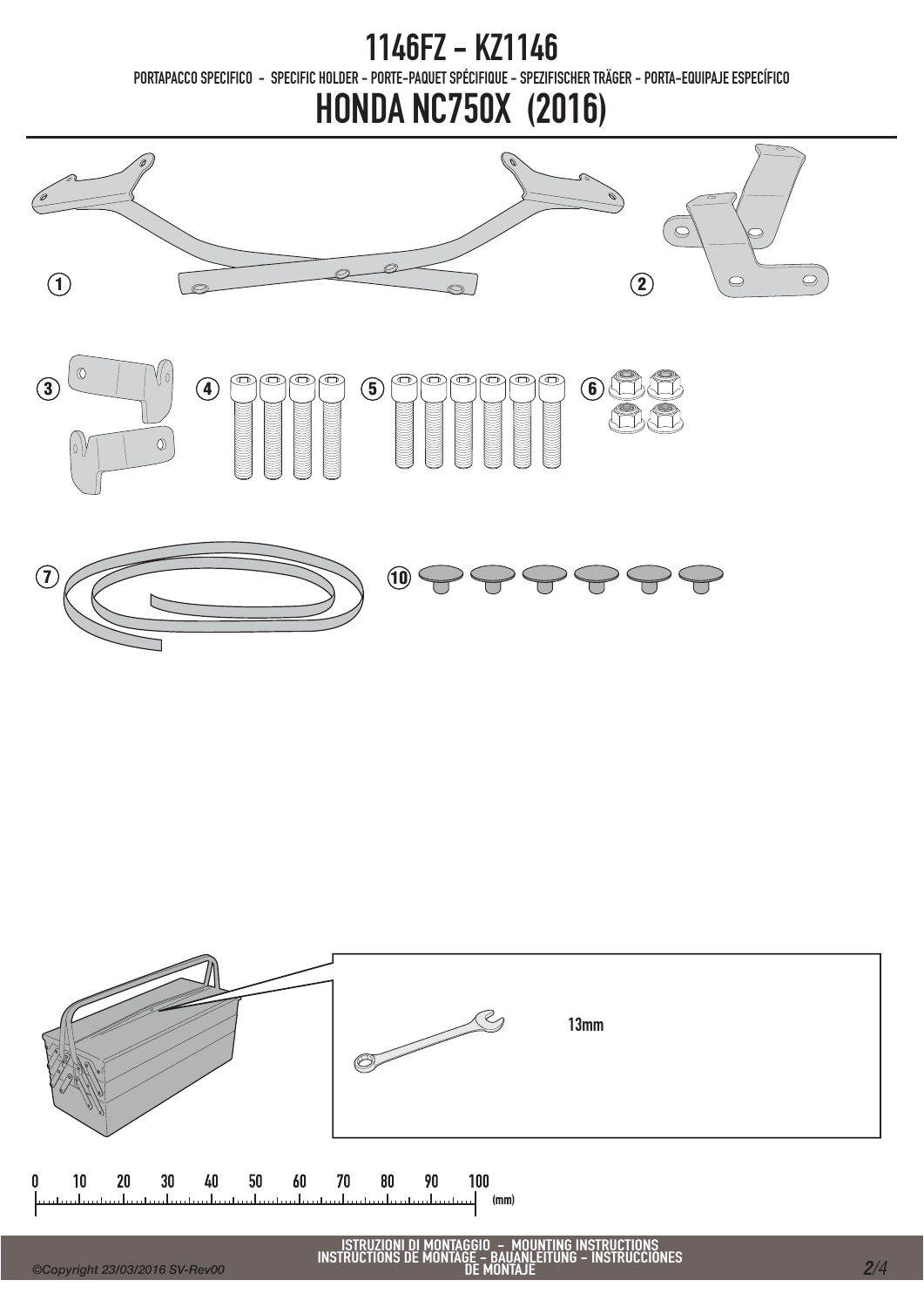#### 1146FZ - KZ1146 PORTAPACCO SPECIFICO - SPECIFIC HOLDER - PORTE-PAQUET SPÉCIFIQUE - SPEZIFISCHER TRÄGER - PORTA-EQUIPAJE ESPECÍFICO

### HONDA NC750X (2016)